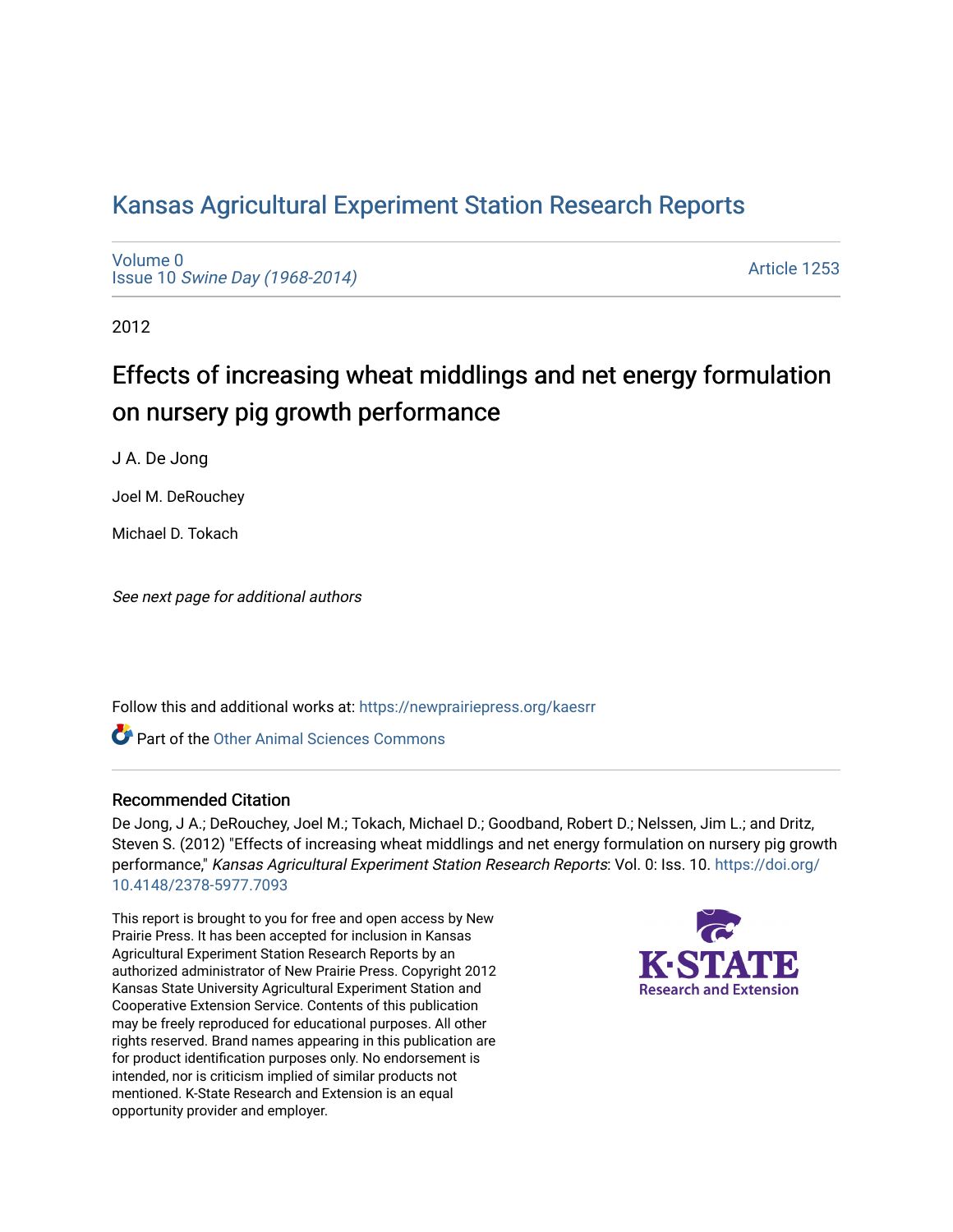# Effects of increasing wheat middlings and net energy formulation on nursery pig growth performance

# **Abstract**

A total of 210 pigs (PIC 327  $\tilde{A}$  – 1050, initially 15.15 lb) were used in a 29-d trial to evaluate the effects of dietary wheat middlings and NE formulation on nursery pig growth performance. Pens of pigs were balanced by initial BW and randomly allotted to 1 of 5 dietary treatments with 6 replications per treatment. The 5 corn-soybean mealâ $\epsilon$ "based diets were: (1) corn-soybean meal (positive control), (2) 10% added midds, (3) 20% added midds, (4) Treatment 2 with 1.4% added soybean oil, and (5) Treatment 3 with 2.8% added soybean oil. Treatments 4 and 5 were balanced on an NE basis equal to that of the positive control. Feed ingredients were assigned NE values for the growing pig by INRA (20042). Treatment diets were fed in a 2-phase feeding program from d 0 to 12 and 12 to 29. From d 0 to 12, a midds  $\tilde{A}$  – fat interaction was observed (P < 0.01) for ADFI. This was the result of pigs fed increasing midds having increased feed intake with no added fat but decreased intake when increasing fat was combined with increasing midds. From d 12 to 29, no midds  $\tilde{A}$  fat interactions were observed. For the main effects of midds (regardless of NE), there was a tendency for decreased (P < 0.09) ADG and poorer (P < 0.001) F/G. Feed efficiency was similar among pigs fed either 0 or 10% wheat midds, but decreased (quadratic, P < 0.03) when midds increased to 20% of the diet; however, balancing on a NE basis tended to increase (P < 0.09) ADG compared with not balancing for NE when midds were added.; Swine Day, Manhattan, KS, November 15, 2012

#### Keywords

Kansas Agricultural Experiment Station contribution; no. 13-026-S; Report of progress (Kansas State University. Agricultural Experiment Station and Cooperative Extension Service); 1074; Swine; ME; NE; Nursery pig; Wheat middlings

#### Creative Commons License



This work is licensed under a [Creative Commons Attribution 4.0 License](https://creativecommons.org/licenses/by/4.0/).

#### Authors

J A. De Jong, Joel M. DeRouchey, Michael D. Tokach, Robert D. Goodband, Jim L. Nelssen, and Steven S. Dritz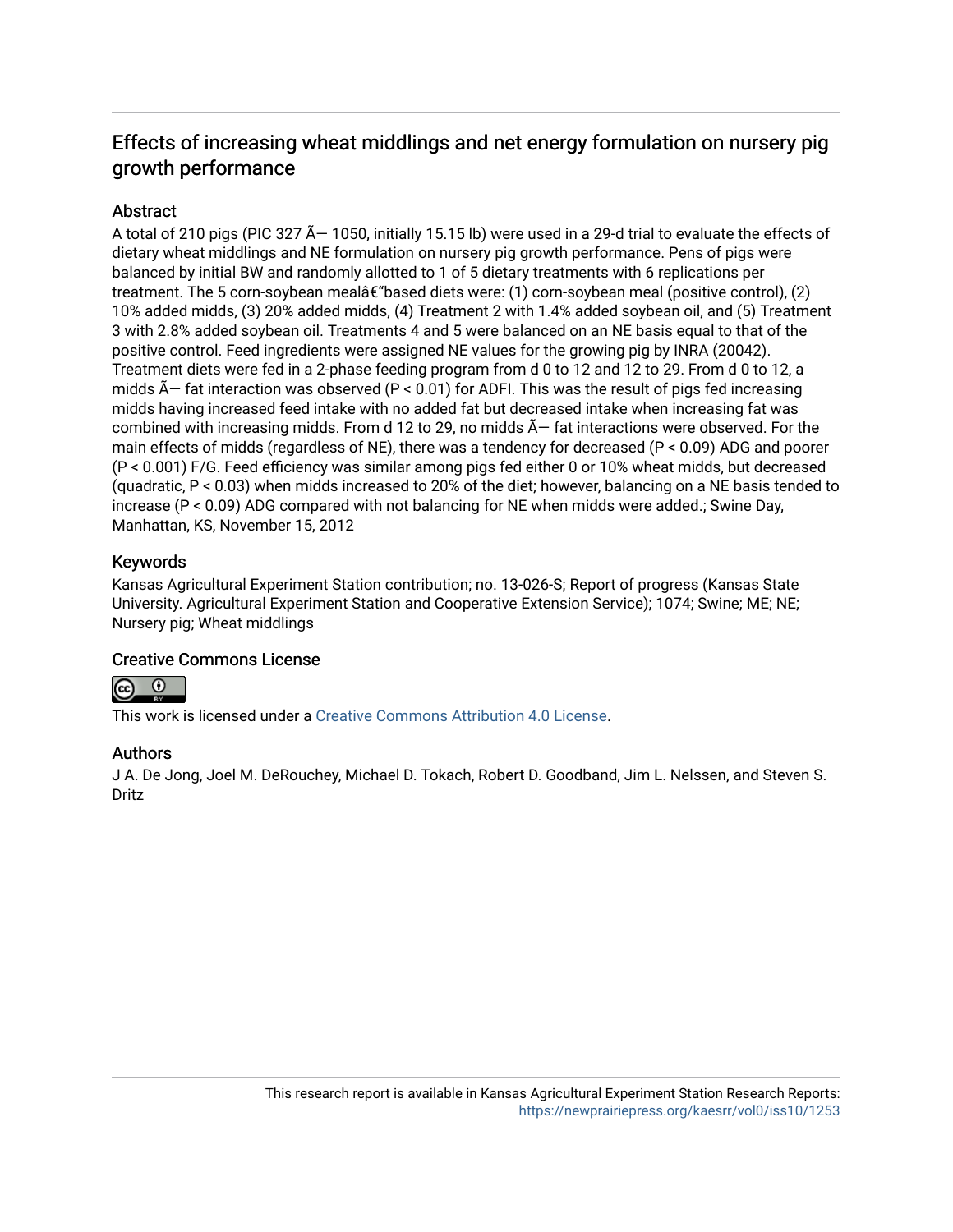# Effects of Increasing Wheat Middlings and Net Energy Formulation on Nursery Pig Growth Performance

*J. A. De Jong, J. M. DeRouchey, M. D. Tokach, R. D. Goodband, S. S. Dritz1 , and J. L. Nelssen*

#### Summary

A total of 210 pigs (PIC 327  $\times$  1050, initially 15.15 lb) were used in a 29-d trial to evaluate the effects of dietary wheat middlings and NE formulation on nursery pig growth performance. Pens of pigs were balanced by initial BW and randomly allotted to 1 of 5 dietary treatments with 6 replications per treatment. The 5 corn-soybean meal–based diets were: (1) corn-soybean meal (positive control), (2) 10% added midds, (3) 20% added midds, (4) Treatment 2 with 1.4% added soybean oil, and (5) Treatment 3 with 2.8% added soybean oil. Treatments 4 and 5 were balanced on an NE basis equal to that of the positive control. Feed ingredients were assigned NE values for the growing pig by INRA (20042 ). Treatment diets were fed in a 2-phase feeding program from d 0 to 12 and 12 to 29.

From d 0 to 12, a midds × fat interaction was observed (*P <* 0.01) for ADFI. This was the result of pigs fed increasing midds having increased feed intake with no added fat but decreased intake when increasing fat was combined with increasing midds. From d 12 to 29, no midds × fat interactions were observed. For the main effects of midds (regardless of NE), there was a tendency for decreased (*P <* 0.09) ADG and poorer (*P <* 0.001) F/G. Feed efficiency was similar among pigs fed either 0 or 10% wheat midds, but decreased (quadratic, *P <* 0.03) when midds increased to 20% of the diet; however, balancing on a NE basis tended to increase (*P <* 0.09) ADG compared with not balancing for NE when midds were added.

Overall (d 0 to 29), no midds  $\times$  fat interactions were observed. Pigs fed increasing midds exhibited a tendency toward poorer (linear, *P <* 0.06) F/G and energetic efficiency when expressed on an ME basis (kcal ME/lb gain), but when balanced on NE, increasing midds had no effect on pig performance. Caloric efficiency and F/G were also poorer ( $P < 0.01$ ) on an ME basis as midds were included in the diets regardless of formulated energy value, but no differences were observed for energetic efficiency on an NE basis (kcal NE/lb gain). This result suggests that the ME values slightly overestimated the energy value of the soybean oil or midds added to the diet and that the NE values provided by IRNA (2004) are a closer approximation of the true energetic value of the feed ingredients, because balancing diets on an NE basis had no effect (*P >* 0.16). For overall economics, feed cost/pig increased (*P <* 0.01) as expected with the NE formulation due to the added soy oil, and increasing midds and balanc-

<sup>&</sup>lt;sup>1</sup> Department of Diagnostic Medicine/Pathobiology, College of Veterinary Medicine, Kansas State University.

<sup>2</sup> INRA (Institut National de la Recherche Agronomique). 2004. Tables of composition and nutritional value of feed materials, Sauvant, D., J-M. Perez and G. Tran, Eds. Wageningen Academic Publishers, The Netherlands and INRA, Paris, France.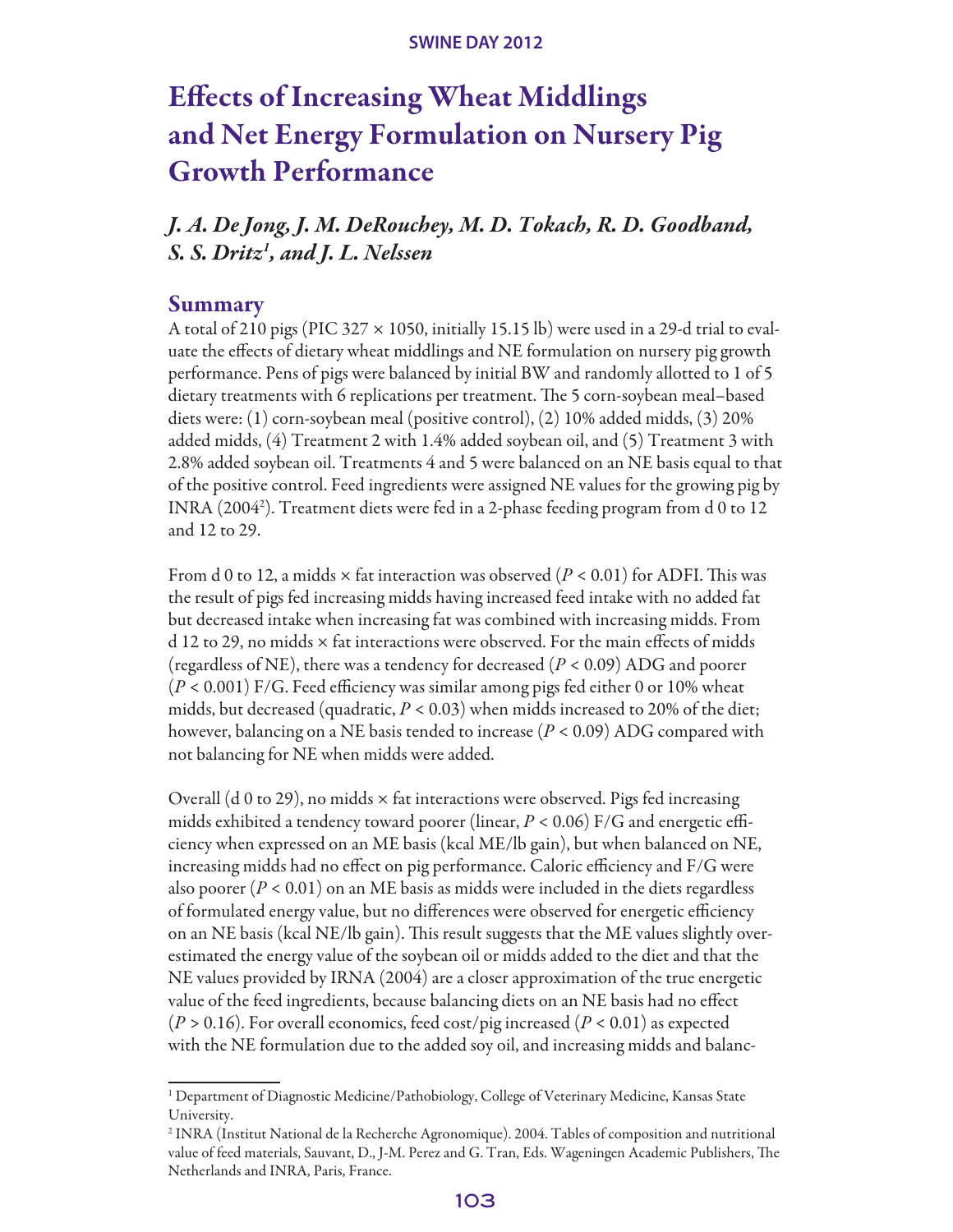ing for NE increased feed cost/lb gain (linear, *P <* 0.05). The main effect of midds level decreased (linear, *P <* 0.02) income over feed cost (IOFC); however, the highest numerical IOFC occurred at both 10% inclusion levels with and without balancing for NE.

In summary, 10% midds can be added to nursery diets without influencing performance. Formulating on an equal NE basis did not improve growth over those pigs fed on a ME basis; however, energetic efficiency values indicate that NE may value the energy content in midds more appropriately.

Key words: ME, NE, nursery pig, wheat middlings

# Introduction

Wheat middlings, a by-product of wheat milling, are a common high-fiber ingredient (crude fiber [CF] <9.5%) used in swine diets. Our past research has shown that approximately 10% midds can be fed to nursery pigs without negatively affecting performance. We also found that when calculating caloric efficiencies for diets containing wheat middlings, the NE values provided by INRA (2004) are more accurate in predicting the true energetic value of the diets.3 This was shown by consistently similar caloric efficiencies regardless of inclusion rate of midds compared with caloric efficiencies derived from ME values, which regularly overestimated the value of midds.

Although research has been conducted with wheat middlings and their effects on nursery pig growth performance when formulated on an ME basis, little is known how performance will be affected when formulated on an equal NE basis. The objective of this study was to determine the effects of increasing dietary midds and equalizing diet NE on growth performance, caloric efficiency, and economics of nursery pigs from 15 to 50 lb.

# Procedures

The Kansas State University Institutional Animal Care and Use Committee approved the protocol used in this experiment. The study was conducted at the K-State Swine Teaching and Research Center in Manhattan, KS.

A total of 210 pigs (PIC 327  $\times$  1050, initially 15.5 lb and 26 d of age) were used in a 29-d growth trial. Pigs were allotted to pens by initial BW, and pens were assigned to treatments in a completely randomized design with 7 pigs per pen and 6 replications per treatment. The 5 corn-soybean meal–based diets were: (1) corn-soybean meal diet (positive control); 2) 10% added midds; 3) 20% added midds; 4) Treatment 2 with 1.4% added soybean oil, and 5) Treatment 3 with 2.8% added soybean oil (Table 1). Treatments 4 and 5 were balanced on an NE basis equal to that of the positive control. Feed ingredients were assigned an NE value for the growing pig by INRA (2004). Pigs were fed in a 2-phase feeding program from d 0 to 12 and 12 to 29. All diets were fed in meal form and were prepared at the K-State Animal Science Feed Mill.

<sup>3</sup> De Jong, J. A., J. M. DeRouchey, M. D. Tokach, R. D. Goodband, S. S. Dritz, and J. L. Nelssen. 2012. Effects of increasing dietary wheat middlings and corn dried distillers grains with solubles in diets for 7 to 23-kg nursery pigs. J. Anim. Sci. 90(Suppl. 2):168 (Abstr.).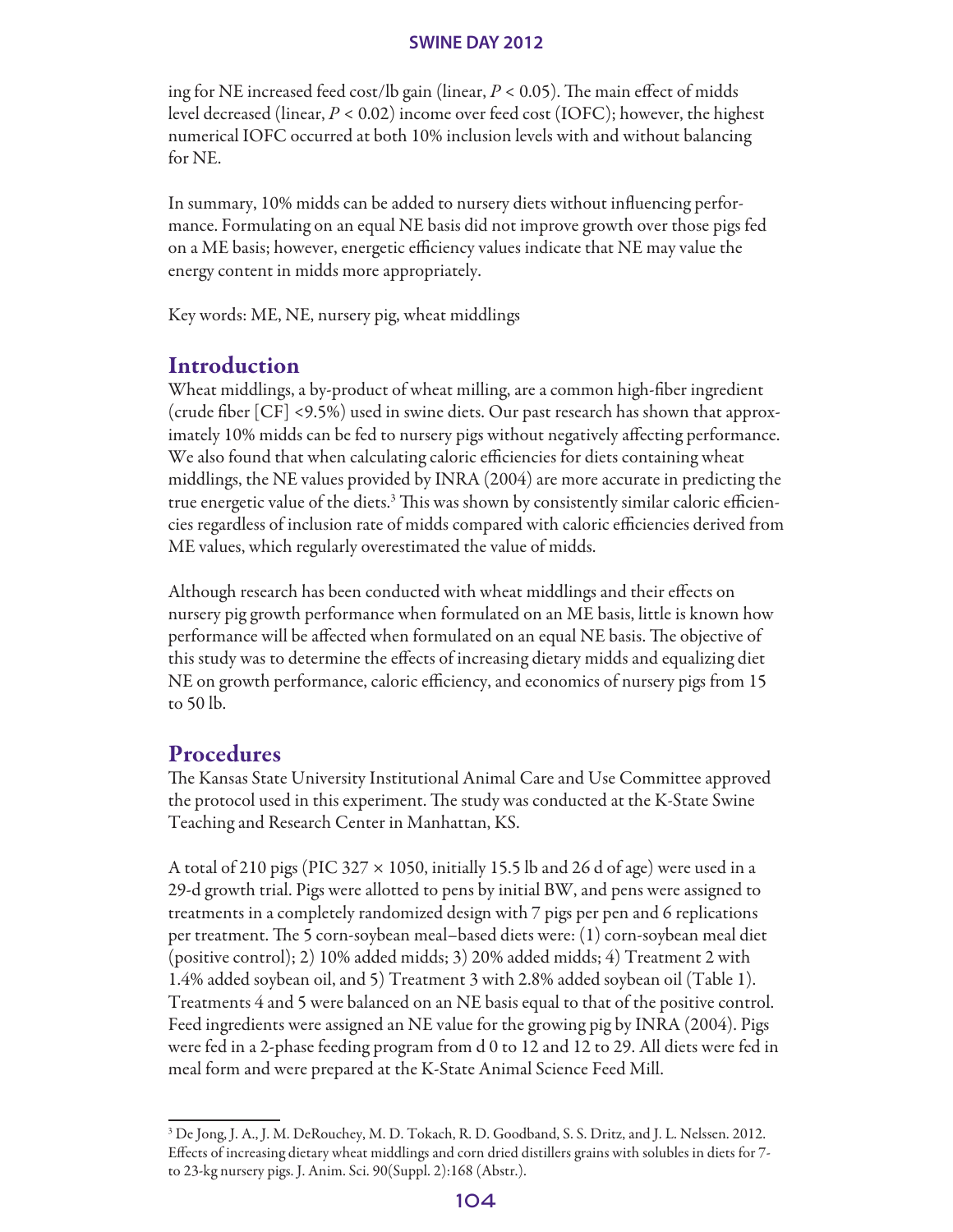Each pen contained a 4-hole, dry self-feeder and a nipple waterer to provide ad libitum access to feed and water. Pens had wire-mesh floors and were allowed approximately  $3 \text{ ft}^2\text{/}$ pig. Pig weight and feed disappearance were measured on d 0, 7, 12, 19, 26, and 29 of the trial to determine ADG, ADFI, and F/G.

Wheat midds and complete diet samples were collected and submitted to Ward Laboratories, Inc. (Kearney, NE) for analysis of DM, CP, ADF, NDF, NFE, CF, fat, ash, Ca, and P (Tables 2 and 3). Bulk density of the midds and complete diets were also determined. Caloric efficiencies of pigs were determined on both an ME and NE (INRA, 2004<sup>4</sup>) basis. Efficiencies were calculated by multiplying total feed intake by energy in the diet (kcal/lb) and dividing by total gain. Lastly, feed cost/pig, feed cost/lb gain, revenue/pig, and IOFC were also calculated. Diet costs were determined with the following ingredient costs: corn =  $0.14$ /lb; soybean meal =  $0.24$ /lb; midds = 0.12; soybean oil = .61. Feed cost/pig was determined by total feed intake × cost/lb feed. Feed cost/lb gain was calculated using  $F/G \times \text{feed cost}$ /lb. Revenue/pig was determined by total gain  $\times$ \$0.65/lb live gain, and IOFC was calculated using revenue/pig – feed cost/pig.

Data were analyzed as a completely randomized design using the PROC MIXED procedure of SAS (SAS Institute, Inc., Cary, NC), with pen as the experimental unit. Contrasts were used to compare midds  $\times$  fat interactions and linear and quadratic effects of increasing midds (with and without added fat). Contrasts used in analysis examined:  $(1)$  midds  $\times$  balanced NE interaction;  $(2)$  midds linear combines Treatments 2 and 4 and 3 and 5 to create a 0, 10, 20 linear contrast; (3) midds quadratic combines Treatments 2 and 4 and 3 and 5 to create a 0, 10, 20 quadratic contrast;  $(4)$  midds level contrasts the main effect of midds in diets regardless of fat inclusion (compares Treatments 2 and 4 to 3 and 5; (5) balanced NE effect contrasts the main effect of balancing diets on NE (compares Treatments 2 and 3 to 4 and 5). Results were considered significant at *P ≤* 0.05 and a trend at *P ≤* 0.10.

# Results and Discussion

The chemical analysis of the midds (Table 2) indicated that CP and fat levels were slightly below formulated values with CF, Ca, and P all slightly above the formulated values. The analysis of complete diets (Table 3) also showed the expected increases in fiber as midds increased. Bulk density was dramatically influenced by diet formulation, with low density as midds were increased but high density when soybean oil was added.

From d 0 to 12, a midds × fat interaction was observed (*P <* 0.01) for ADFI. This was the result of pigs fed increasing midds having increased feed intake with no added fat but decreased intake when increasing fat was combined with increasing midds. From d 12 to 29, no midds  $\times$  fat interactions were observed. The main effects of midds (regardless of NE), showed a tendency for decreased (*P <* 0.09) ADG and poorer (*P <* 0.001) F/G. Feed efficiency was similar among pigs fed either 0 or 10% wheat midds but decreased (quadratic, *P <* 0.03) when midds increased to 20% of the diet; however, balancing on a NE basis tended to increase (*P <* 0.09) ADG compared with not balancing for NE when midds were added.

<sup>4</sup> INRA (Institut National de la Recherche Agronomique). 2004. Tables of composition and nutritional value of feed materials, Sauvant, D., J-M. Perez and G. Tran, eds. Wageningen Academic Publishers, The Netherlands and INRA, Paris, France.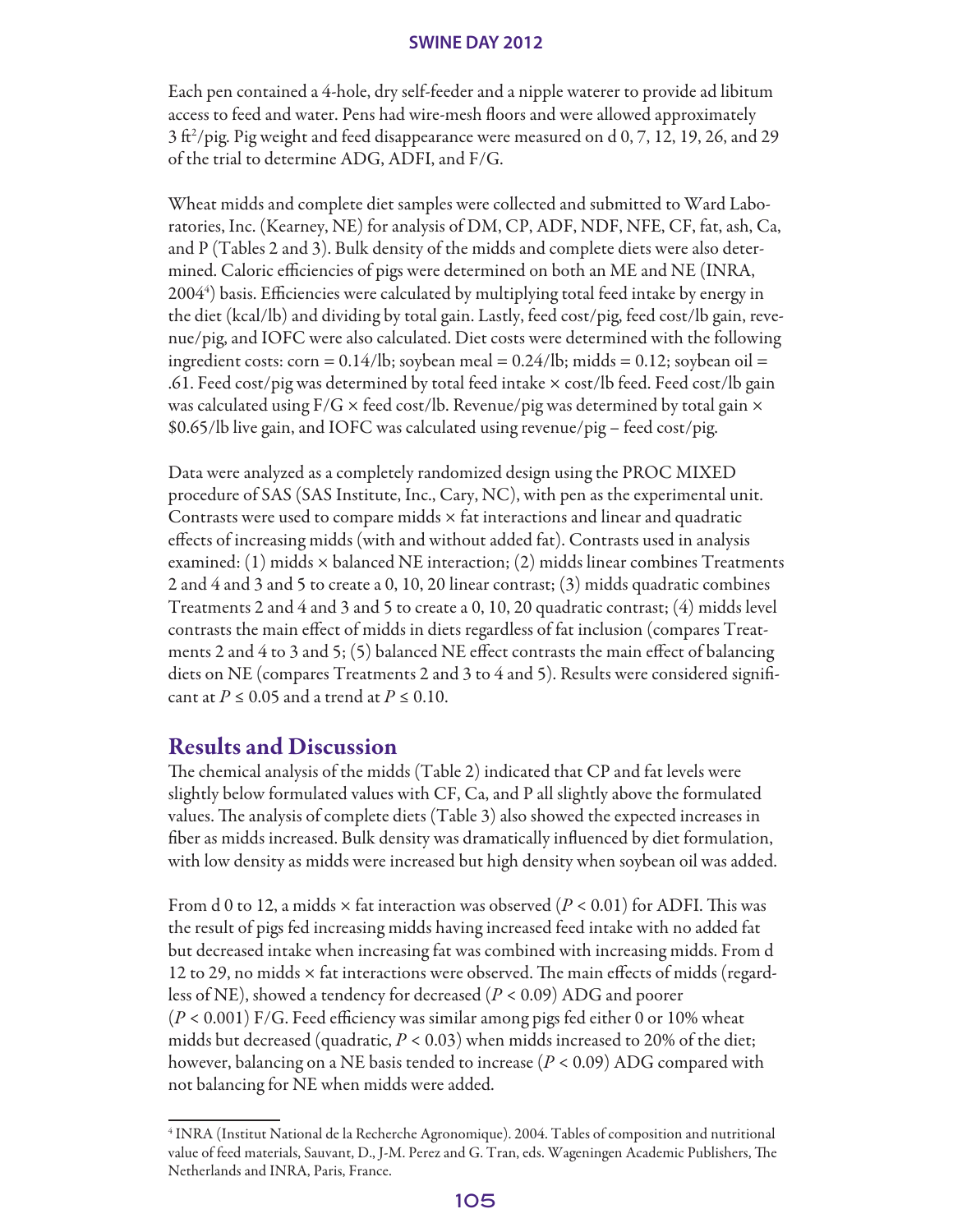Overall (d 0 to 29), no midds  $\times$  fat interactions were observed. Pigs fed increasing midds had a tendency for poorer (linear, *P <* 0.06) F/G and energetic efficiency when expressed on an ME basis (kcal ME/lb gain), but when balanced on NE, increasing midds had no effect on pig performance. Poorer  $(P < 0.01)$  F/G and caloric efficiency on an ME basis were also found as midds were included in the diets regardless of formulated energy value, but no differences were observed for energetic efficiency on an NE basis (kcal NE/lb gain). This result suggests that the ME values slightly overestimated the energy value of the soybean oil or midds added to the diet, and the NE values provided by IRNA (2004) are a closer approximation of the true energetic value of the feed ingredients, because balancing diets on an NE basis had no effect (*P >* 0.16).

For overall economics, feed cost/pig increased (*P <* 0.01) as expected with the NE formulation due to the added soy oil. Increasing midds and balancing for NE also increased feed cost/lb gain (linear, *P <* 0.05). The main effect of midds decreased (linear, *P <* 0.02) IOFC; however, the highest numerical IOFC occurred at both 10% inclusion levels with and without balancing for NE.

In summary, adding 10% midds to diets for nursery pigs did not affect performance. Formulating on an equal NE basis did not significantly improve growth over those pigs fed on an ME basis. This result is supported by caloric efficiencies tending to worsen when calculated using ME, suggesting that ME values overestimate the value of midds. When calculated on an NE basis, caloric efficiency did not differ with the addition of midds. We should note that although the INRA (2004) NE values are a more accurate energetic value of midds, the actual NE value may change depending on the amount of midds added to the diet, and perhaps the energetic value of midds changes in correlation with its inclusion level in swine diets.

Although using dietary midds reduces performance as expected due to the reduction in diet energy, performance can be restored by formulating on an equal NE basis with the addition of added fat; however, this restored performance increased (*P <* 0.01) feed cost/pig. The economic analysis also showed a decrease (linear, *P <* 0.04) in IOFC as increasing midds were added to the diet, which was primarily due to reduced IOFC (*P* < 0.01) for pigs fed 20% vs.10% midds. The highest numerical IOFC was observed when 10% midds were included in the diet without balancing for NE and the lowest was at 20% midds inclusion; yet, the highest numerical revenue/pig was observed at 10% inclusion of midds with added fat to balance for NE. Notably, soybean oil was used to balance for NE in this experiment, but less expensive fat sources such as choice white grease are available and may influence the economics of balancing on an NE basis. Thus, production and economic goals will determine formulation strategies when using wheat midds in nursery pig diets.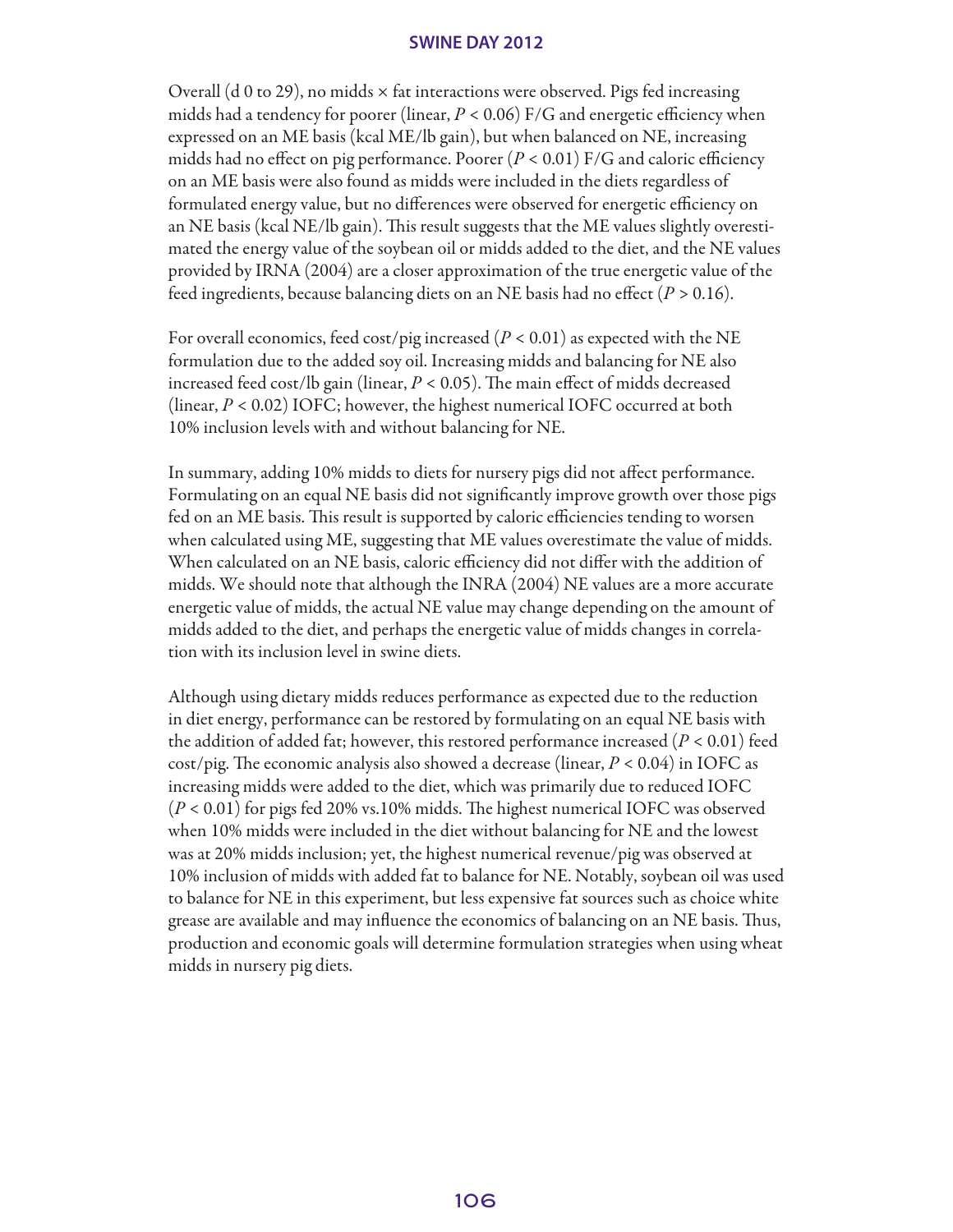|                               |                  |                  | Phase 1              |       |       |              |                  | Phase 2        |          |               |
|-------------------------------|------------------|------------------|----------------------|-------|-------|--------------|------------------|----------------|----------|---------------|
| Wheat middlings, %:           | $\boldsymbol{0}$ | 10               | 20                   | 10    | 20    | $\theta$     | 10               | 20             | 10       | 20            |
| Fat, %:<br>Item               | $\boldsymbol{0}$ | $\boldsymbol{0}$ | $\overline{0}$       | 1.40  | 2.80  | $\mathbf{0}$ | $\boldsymbol{0}$ | $\overline{0}$ | 1.40     | 2.80          |
| Ingredient, %                 |                  |                  |                      |       |       |              |                  |                |          |               |
| Corn                          | 54.77            | 47.25            | 39.73                | 45.75 | 36.72 | 63.74        | 56.22            | 48.71          | 54.72    | 45.69         |
| Soybean meal (46.5% CP)       | 29.32            | 26.86            | 24.40                | 26.97 | 24.62 | 32.79        | 30.33            | 27.87          | 30.44    | 28.09         |
| Wheat middlings               | $\cdots$         | 10.00            | 20.00                | 10.00 | 20.00 | $---$        | 10.00            | 20.00          | 10.00    | 20.00         |
| Select menhaden fish meal     | 3.00             | 3.00             | 3.00                 | 3.00  | 3.00  | $---$        | $---$            | ---            | $---$    | $\frac{1}{2}$ |
| Spray-dried whey              | 10.00            | 10.00            | 10.00                | 10.00 | 10.00 | $\cdots$     | ---              | ---            | $\cdots$ | ---           |
| Soybean oil                   | $\cdots$         | $\cdots$         | $\sim$ $\sim$ $\sim$ | 1.40  | 2.80  | $---$        | $\cdots$         | $---$          | 1.40     | 2.80          |
| Monocalcium phosphate (21% P) | 0.65             | 0.50             | 0.35                 | 0.50  | 0.35  | 1.05         | 0.90             | 0.75           | 0.90     | 0.75          |
| Limestone                     | 0.88             | 0.95             | 1.03                 | 0.95  | 1.03  | 0.95         | 1.03             | 1.10           | 1.03     | $1.10\,$      |
| Salt                          | 0.35             | 0.35             | 0.35                 | 0.35  | 0.35  | 0.35         | 0.35             | 0.35           | 0.35     | 0.35          |
| Vitamin premix                | 0.25             | 0.25             | 0.25                 | 0.25  | 0.25  | 0.25         | 0.25             | 0.25           | 0.25     | 0.25          |
| Trace mineral premix          | 0.15             | 0.15             | 0.15                 | 0.15  | 0.15  | 0.15         | 0.15             | 0.15           | 0.15     | 0.15          |
| L-lysine HCl                  | 0.25             | 0.29             | 0.33                 | 0.29  | 0.33  | 0.33         | 0.37             | 0.41           | 0.37     | 0.41          |
| DL-methionine                 | 0.130            | 0.130            | 0.130                | 0.130 | 0.130 | 0.135        | 0.135            | 0.135          | 0.135    | 0.135         |
| L-threonine                   | 0.125            | 0.140            | 0.155                | 0.140 | 0.155 | 0.125        | 0.140            | 0.155          | 0.140    | 0.155         |
| Phytase <sup>2</sup>          | 0.125            | 0.125            | 0.125                | 0.125 | 0.125 | 0.125        | 0.125            | 0.125          | 0.125    | 0.125         |
| Total                         | 100              | 100              | 100                  | 100   | 100   | 100          | 100              | 100            | 100      | 100           |

### Table 1. Composition of experimental diets (as-fed basis)1

*continued*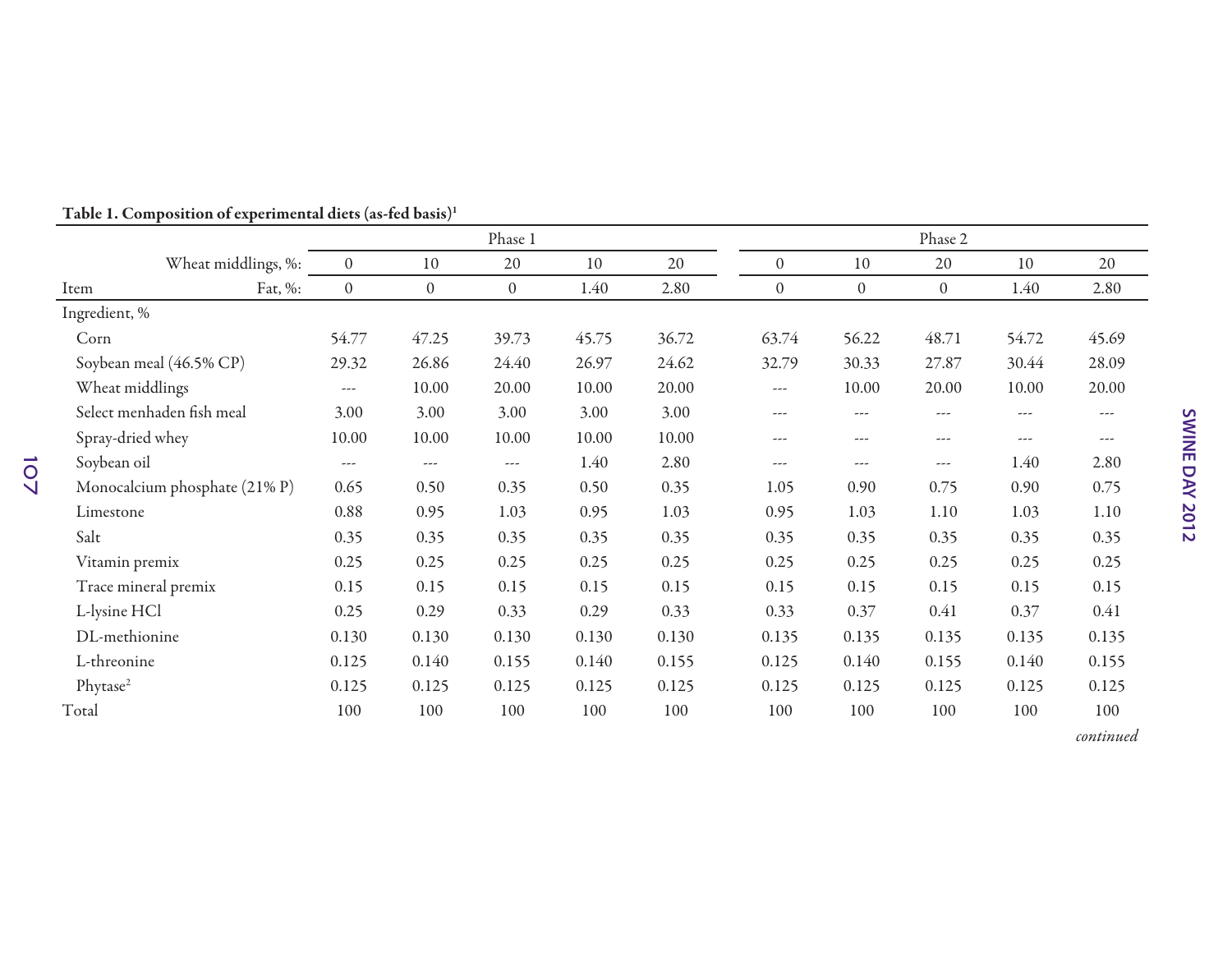|                                                |                  |                | Phase 1        |       |       |                  |                | Phase 2      |       |       |
|------------------------------------------------|------------------|----------------|----------------|-------|-------|------------------|----------------|--------------|-------|-------|
| Wheat middlings, %:                            | $\boldsymbol{0}$ | 10             | 20             | 10    | 20    | $\boldsymbol{0}$ | 10             | 20           | 10    | 20    |
| Fat, %:<br>Item                                | $\boldsymbol{0}$ | $\overline{0}$ | $\overline{0}$ | 1.40  | 2.80  | $\mathbf{0}$     | $\overline{0}$ | $\mathbf{0}$ | 1.40  | 2.80  |
| Standard ileal digestible (SID) amino acids, % |                  |                |                |       |       |                  |                |              |       |       |
| Lysine                                         | 1.32             | 1.32           | 1.32           | 1.32  | 1.32  | 1.28             | 1.28           | 1.28         | 1.28  | 1.28  |
| Isoleucine:lysine                              | 62               | 61             | 60             | 61    | 59    | 61               | 60             | 59           | 60    | 59    |
| Methionine:lysine                              | 34               | 34             | 34             | 34    | 34    | 34               | 33             | 33           | 33    | 33    |
| Met & Cys:lysine                               | 58               | 58             | 58             | 58    | 58    | 58               | 58             | 58           | 58    | 58    |
| Threonine:lysine                               | 65               | 65             | 65             | 65    | 65    | 63               | 63             | 63           | 63    | 63    |
| Tryptophan:lysine                              | 17.5             | 17.5           | 17.5           | 17.5  | 17.5  | 17.5             | 17.5           | 17.5         | 17.5  | 17.5  |
| Valine:lysine                                  | 68               | 68             | 67             | 68    | 67    | 68               | 67             | 67           | 67    | 66    |
| Total lysine, %                                | 1.46             | 1.45           | 1.45           | 1.45  | 1.45  | 1.42             | 1.41           | 1.40         | 1.41  | 1.40  |
| $ME$ , kcal/l $b1$                             | 1,500            | 1,484          | 1,468          | 1,515 | 1,531 | 1,504            | 1,487          | 1,471        | 1,519 | 1,534 |
| $NE$ , kcal/ $lb2$                             | 1,091            | 1,063          | 1,035          | 1,091 | 1,091 | 1,073            | 1,045          | 1,017        | 1,073 | 1,073 |
| SID lysine:ME, g/Mcal                          | 3.99             | 4.04           | 4.08           | 3.95  | 3.91  | 3.86             | 3.90           | 3.95         | 3.82  | 3.78  |
| CP, %                                          | 21.8             | 21.6           | 21.5           | 21.6  | 21.4  | 21.2             | 21.0           | 20.9         | 20.9  | 20.7  |
| Ca, %                                          | 0.80             | 0.80           | 0.80           | 0.80  | 0.80  | 0.69             | 0.69           | 0.69         | 0.69  | 0.69  |
| $P, \%$                                        | 0.66             | 0.68           | 0.70           | 0.68  | 0.70  | 0.63             | 0.65           | 0.67         | 0.65  | 0.67  |
| Available P, %                                 | 0.36             | 0.36           | 0.36           | 0.36  | 0.36  | 0.30             | 0.30           | 0.30         | 0.30  | 0.30  |

Table 1. Composition of experimental diets (as-fed basis)1

108

1Phase 1 diets fed from d 0 to 12 and Phase 2 was fed from d 13 to 29 of the experimental period.

2 Phyzyme 600 (Danisco Animal Nutrition, St. Louis, MO) provided 340.5 phytase units (FTU)/lb, with a release of 0.12% available P.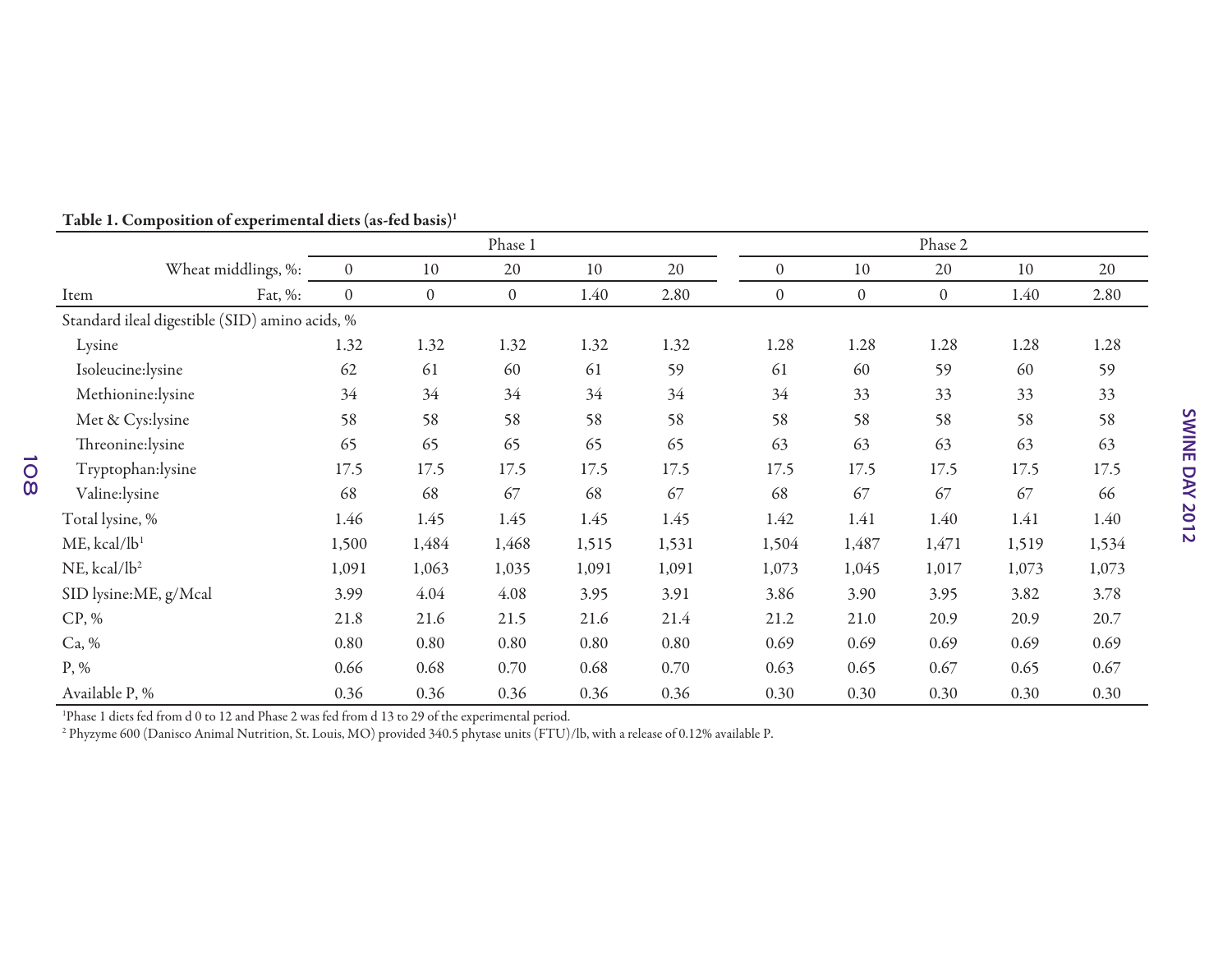| Twic 2. Chemieur anulysis of wheat middlings (as fea basis) |                       |  |  |  |  |  |  |  |  |
|-------------------------------------------------------------|-----------------------|--|--|--|--|--|--|--|--|
| Item                                                        | Analyzed <sup>2</sup> |  |  |  |  |  |  |  |  |
| DM, %                                                       | 89.38                 |  |  |  |  |  |  |  |  |
| CP, %                                                       | 15.30 (15.90)         |  |  |  |  |  |  |  |  |
| ADF, %                                                      | 12.30                 |  |  |  |  |  |  |  |  |
| NDF, %                                                      | 35.30                 |  |  |  |  |  |  |  |  |
| NFE, $\%$ <sup>3</sup>                                      | 56.10                 |  |  |  |  |  |  |  |  |
| Crude fiber, %                                              | 8.20(7.00)            |  |  |  |  |  |  |  |  |
| Ca, %                                                       | 0.33(0.12)            |  |  |  |  |  |  |  |  |
| $P, \%$                                                     | 1.15(0.93)            |  |  |  |  |  |  |  |  |
| Fat, %                                                      | 3.70(4.20)            |  |  |  |  |  |  |  |  |
| Ash, $%$                                                    | 6.08                  |  |  |  |  |  |  |  |  |
| Particle size, $\mu$                                        | 574                   |  |  |  |  |  |  |  |  |
| Bulk density, lb/bu                                         | 23.66                 |  |  |  |  |  |  |  |  |
|                                                             |                       |  |  |  |  |  |  |  |  |

Table 2. Chemical analysis of wheat middlings (as-fed basis)1

 $\footnotesize\relax{1}$  Wheat middlings were from the same batch for both phases of the trial.

2 Values in parentheses indicate those used in diet formulation.

3 NFE: nitrogen-free extract.

Table 3. Chemical analysis of diets containing wheat middlings (as-fed basis)1

|                                  |  | Phase 1          |                  |  |              |  |       |       | Phase 2 |          |  |                  |  |                  |  |       |  |       |
|----------------------------------|--|------------------|------------------|--|--------------|--|-------|-------|---------|----------|--|------------------|--|------------------|--|-------|--|-------|
| Wheat middlings, %               |  | $\mathbf{0}$     | 10               |  | 20           |  | 10    | 20    |         | $\theta$ |  | 10               |  | 20               |  | 10    |  | 20    |
| Fat, %<br>Item                   |  | $\boldsymbol{0}$ | $\boldsymbol{0}$ |  | $\mathbf{0}$ |  | 1.4   | 2.8   |         | $\theta$ |  | $\boldsymbol{0}$ |  | $\boldsymbol{0}$ |  | 1.4   |  | 2.8   |
| DM, %                            |  | 90.31            | 89.52            |  | 90.07        |  | 90.14 | 90.56 |         | 89.91    |  | 89.68            |  | 89.55            |  | 89.69 |  | 90.63 |
| CP, %                            |  | 21.8             | 22.0             |  | 21.2         |  | 22.0  | 21.8  |         | 21.5     |  | 22.3             |  | 21.7             |  | 21.6  |  | 20.8  |
| ADF, %                           |  | 4.1              | 4.1              |  | 4.2          |  | 3.7   | 3.3   |         | 2.8      |  | 4.4              |  | 5.1              |  | 4.1   |  | 4.9   |
| NDF, %                           |  | 8.0              | 8.9              |  | 10.0         |  | 8.5   | 9.6   |         | 9.0      |  | 13.2             |  | 13.5             |  | 10.0  |  | 13.0  |
| Crude fiber, %                   |  | 2.4              | 2.5              |  | 2.9          |  | 2.4   | 2.8   |         | 2.2      |  | 2.9              |  | 3.4              |  | 2.8   |  | 3.4   |
| NFE, $\frac{9}{6}$               |  | 55.9             | 55.4             |  | 54.7         |  | 55.4  | 55.2  |         | 58.4     |  | 55.8             |  | 55.8             |  | 55.6  |  | 55.5  |
| Ca, %                            |  | 1.74             | 1.27             |  | 1.89         |  | 1.45  | 1.23  |         | 1.03     |  | 1.11             |  | 1.36             |  | 1.13  |  | 0.99  |
| $P, \%$                          |  | 0.69             | 0.70             |  | 0.82         |  | 0.67  | 0.71  |         | 0.63     |  | 0.72             |  | 0.74             |  | 0.71  |  | 0.68  |
| Fat, %                           |  | 2.5              | 2.7              |  | 2.7          |  | 3.5   | 4.1   |         | 2.4      |  | 2.6              |  | 2.6              |  | 3.6   |  | 5.3   |
| Ash, $%$                         |  | 7.83             | 6.99             |  | 8.47         |  | 6.77  | 6.67  |         | 5.19     |  | 6.11             |  | 6.14             |  | 6.09  |  | 5.60  |
| Bulk density, lb/bu <sup>3</sup> |  | 54.72            | 51.31            |  | 48.26        |  | 50.27 | 46.48 |         | 52.70    |  | 47.02            |  | 43.54            |  | 44.86 |  | 41.39 |

<sup>1</sup> A composite sample consisting of 6 subsamples was used for analysis.

2 NFE: nitrogen-free extract.

<sup>3</sup> Bulk density of a material represents the mass per unit volume.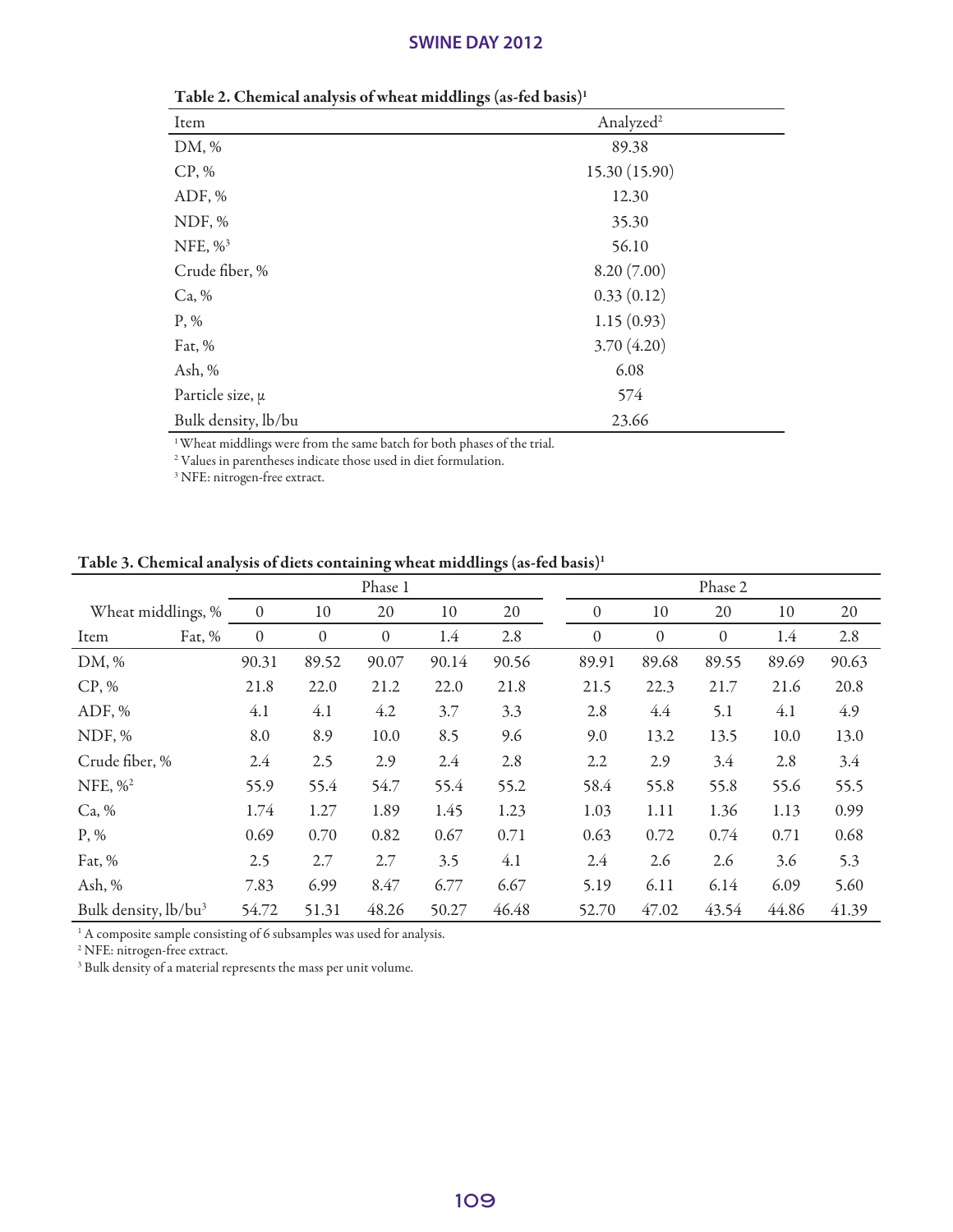|                                 |                |                  | Treatment      |                |       |            |                             |                                   |       |                    |                        |
|---------------------------------|----------------|------------------|----------------|----------------|-------|------------|-----------------------------|-----------------------------------|-------|--------------------|------------------------|
|                                 | 1              | $\mathbf{2}$     | $\overline{3}$ | $\overline{4}$ | 5     |            |                             |                                   |       |                    |                        |
| Wheat middlings, %              | $\theta$       | 10               | 20             | 10             | 20    |            | Midds × balanced            |                                   | Midds | Midds              | Balanced               |
| Fat, %<br>Item                  | $\overline{0}$ | $\boldsymbol{0}$ | $\overline{0}$ | 1.4            | 2.8   | <b>SEM</b> | NE interaction <sup>2</sup> | Linear <sup>3</sup><br>Quadratic4 |       | level <sup>5</sup> | NE effect <sup>6</sup> |
| d 0 to 12                       |                |                  |                |                |       |            |                             |                                   |       |                    |                        |
| ADG, lb                         | 0.56           | 0.57             | 0.58           | 0.61           | 0.57  | 0.022      | 0.33                        | 0.56                              | 0.27  | 0.49               | 0.49                   |
| ADFI, lb                        | 0.94           | 0.94             | 1.03           | 1.03           | 0.93  | 0.031      | $0.01\,$                    | 0.25                              | 0.36  | 0.88               | 0.84                   |
| F/G                             | 1.68           | 1.67             | 1.80           | 1.70           | 1.65  | 0.085      | 0.14                        | 0.58                              | 0.72  | 0.50               | 0.36                   |
| d 12 to 29                      |                |                  |                |                |       |            |                             |                                   |       |                    |                        |
| ADG, lb                         | 1.27           | 1.25             | 1.19           | 1.28           | 1.25  | 0.025      | 0.46                        | 0.15                              | 0.37  | 0.09               | 0.09                   |
| ADFI, lb                        | 1.94           | 1.90             | 1.90           | 1.93           | 1.98  | 0.037      | 0.44                        | 0.91                              | 0.52  | 0.50               | 0.16                   |
| $\rm F/G$                       | 1.52           | 1.52             | 1.59           | 1.51           | 1.58  | 0.023      | 0.99                        | 0.03                              | 0.03  | 0.001              | 0.54                   |
| d 0 to 29                       |                |                  |                |                |       |            |                             |                                   |       |                    |                        |
| ADG, lb                         | 0.97           | 0.97             | 0.94           | 1.00           | 0.97  | 0.021      | 0.95                        | 0.41                              | 0.25  | 0.12               | 0.13                   |
| ADFI, lb                        | 1.52           | 1.51             | 1.54           | 1.55           | 1.55  | 0.032      | 0.54                        | 0.60                              | 0.96  | 0.71               | 0.39                   |
| F/G                             | 1.56           | 1.55             | 1.64           | 1.55           | 1.60  | 0.025      | 0.34                        | 0.06                              | 0.11  | 0.01               | 0.35                   |
| Caloric efficiency <sup>7</sup> |                |                  |                |                |       |            |                             |                                   |       |                    |                        |
| $\operatorname{ME}$             | 2,346          | 2,308            | 2,417          | 2,358          | 2,449 | 36.5       | 0.82                        | 0.06                              | 0.11  | 0.01               | 0.26                   |
| $\rm NE$                        | 1,696          | 1,643            | 1,697          | 1,691          | 1,728 | 27.9       | 0.76                        | 0.64                              | 0.17  | 0.11               | $0.16\,$               |
| BW, lb                          |                |                  |                |                |       |            |                             |                                   |       |                    |                        |
| d <sub>0</sub>                  | 15.15          | 15.15            | 15.15          | 15.15          | 15.14 | 0.163      | 0.98                        | 0.98                              | 0.96  | 0.95               | 0.97                   |
| d 12                            | 21.82          | 21.97            | 22.05          | 22.41          | 21.96 | 0.357      | 0.46                        | 0.68                              | 0.41  | 0.60               | 0.63                   |
| d 29                            | 43.40          | 43.30            | 42.30          | 44.19          | 43.49 | 0.69       | 0.83                        | 0.56                              | 0.36  | 0.23               | 0.14                   |

Table 4. The effects of increasing wheat middlings and NE formulation on nursery pig performance<sup>1</sup>

<sup>1</sup> A total of 210 pigs (PIC 327 × 1050, initially 15.15 lb and 26 d of age) were used in a 29-d growth trial with 7 pigs per pen and 6 pens per treatment.

 $^{\rm 2}$  Interactive effects of midds level and balanced on an NE basis.

<sup>3</sup> Combines Treatments 2 and 4 and 3 and 5 to create a 0, 10, 20% added midds linear contrast.

4 Combines Treatments 2 and 4 and 3 and 5 to create a 0, 10, 20% added midds quadratic contrast.

<sup>5</sup> Compares Treatments 2 and 4 vs. 3 and 5.

110

6 Compares Treatments 2 and 3 vs. 4 and 5.

7 Caloric efficiency is expressed as kcal/lb gain.